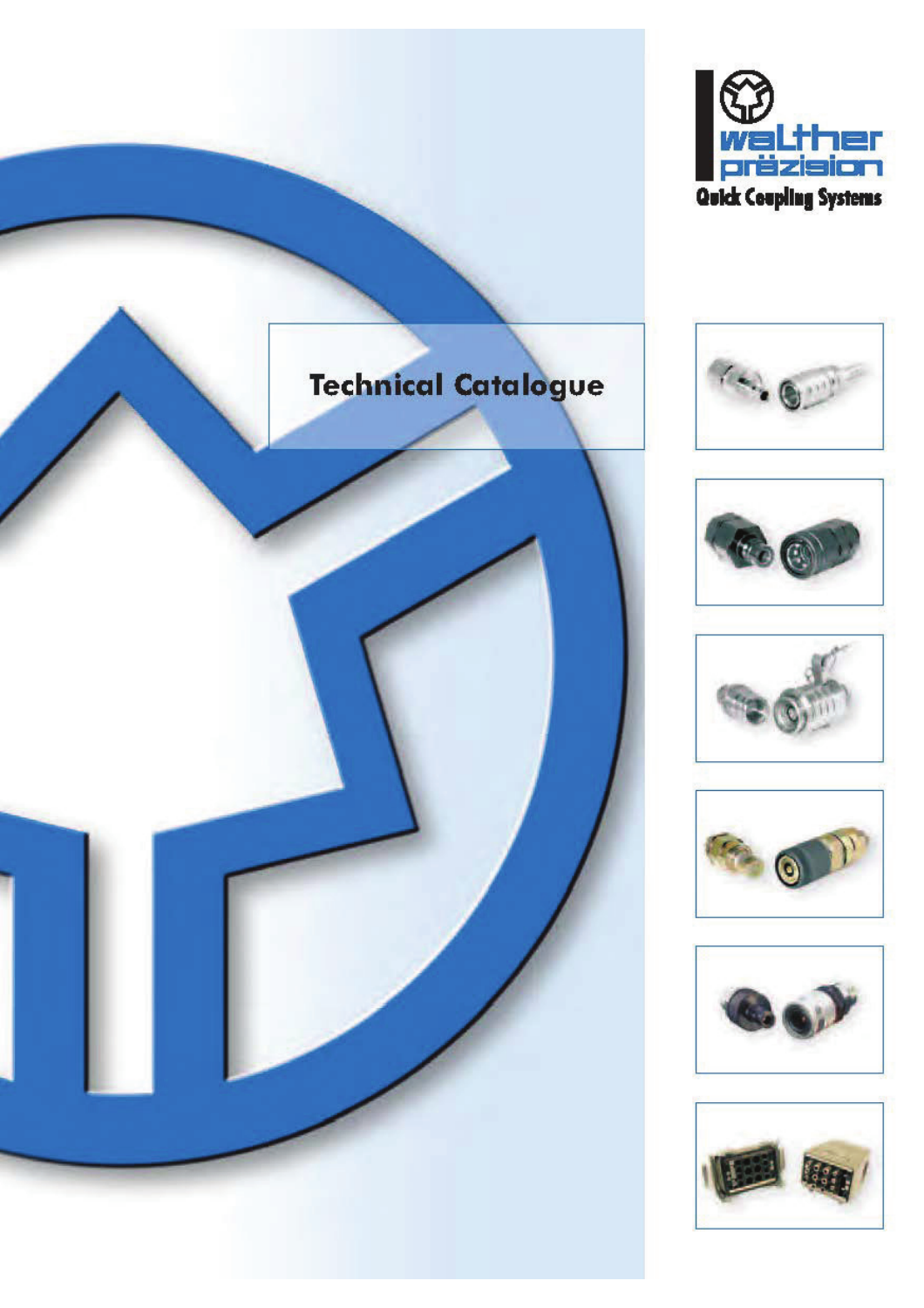| Nom.<br>bore                                | <b>Type</b>   |            | Max. static working pressure [bar/psi] | 1.4404/1.4571   1.4404/1.4571 | Min. burst<br>pressure |                            | $C_v$ value               | Cross section | Page |  |  |  |
|---------------------------------------------|---------------|------------|----------------------------------------|-------------------------------|------------------------|----------------------------|---------------------------|---------------|------|--|--|--|
|                                             |               | steel      | SS                                     | ss with<br>1.4418 QT900       | for steel<br>[bar/psi] | both sides<br>self sealing | one sides<br>self sealing | $[mm^2]$      |      |  |  |  |
| 2.5                                         | $02 - 003$    | 500/7250   |                                        |                               | 2350/34075             | 0.10                       |                           | 5             | 68   |  |  |  |
| 4                                           | HP-004        | 2000/29000 | 500/7250                               |                               | 1000/14500 4000/58000  | 0.24                       | 0.4                       | 13            | 69   |  |  |  |
| 6                                           | HP-006        | 1000/14500 | 320/4640                               | 650/9425                      | 2300/33350             | 0.65                       | 1.0                       | 30            | 70   |  |  |  |
| 10                                          | <b>HP-010</b> | 600/8700   | 300/4350                               | 470/6815                      | 2000/29000             | 1.9                        | 2.5                       | 80            | 71   |  |  |  |
| 16                                          | HP-016        | 500/7250   | 250/3625                               | 450/6525                      | 1800/26100             | 5.5                        | 8.1                       | 200           | 72   |  |  |  |
| 20                                          | $HP-020$      | 400/5800   | 180/2610                               | 350/5075                      | 1600/22700             | 8.5                        | 13.0                      | 315           | 73   |  |  |  |
| 32                                          | HP-032        | 300/4350   | 180/2610                               | 250/3625                      | 1300/18850             | 23.8                       | 29.4                      | 800           | 74   |  |  |  |
| 50                                          | <b>HP-050</b> | 200/2900   |                                        |                               | 1000/14500             | 65                         |                           | 2000          | 75   |  |  |  |
| Performance diagrams                        |               |            |                                        |                               |                        |                            |                           |               |      |  |  |  |
| Fitted hose lines, nom. bore 2.5; p. n. 500 |               |            |                                        |                               |                        |                            |                           |               |      |  |  |  |

When determining the working pressure of the coupling the max. permissible working presssure of the end connection is to be taken into account if standardized threads are used.

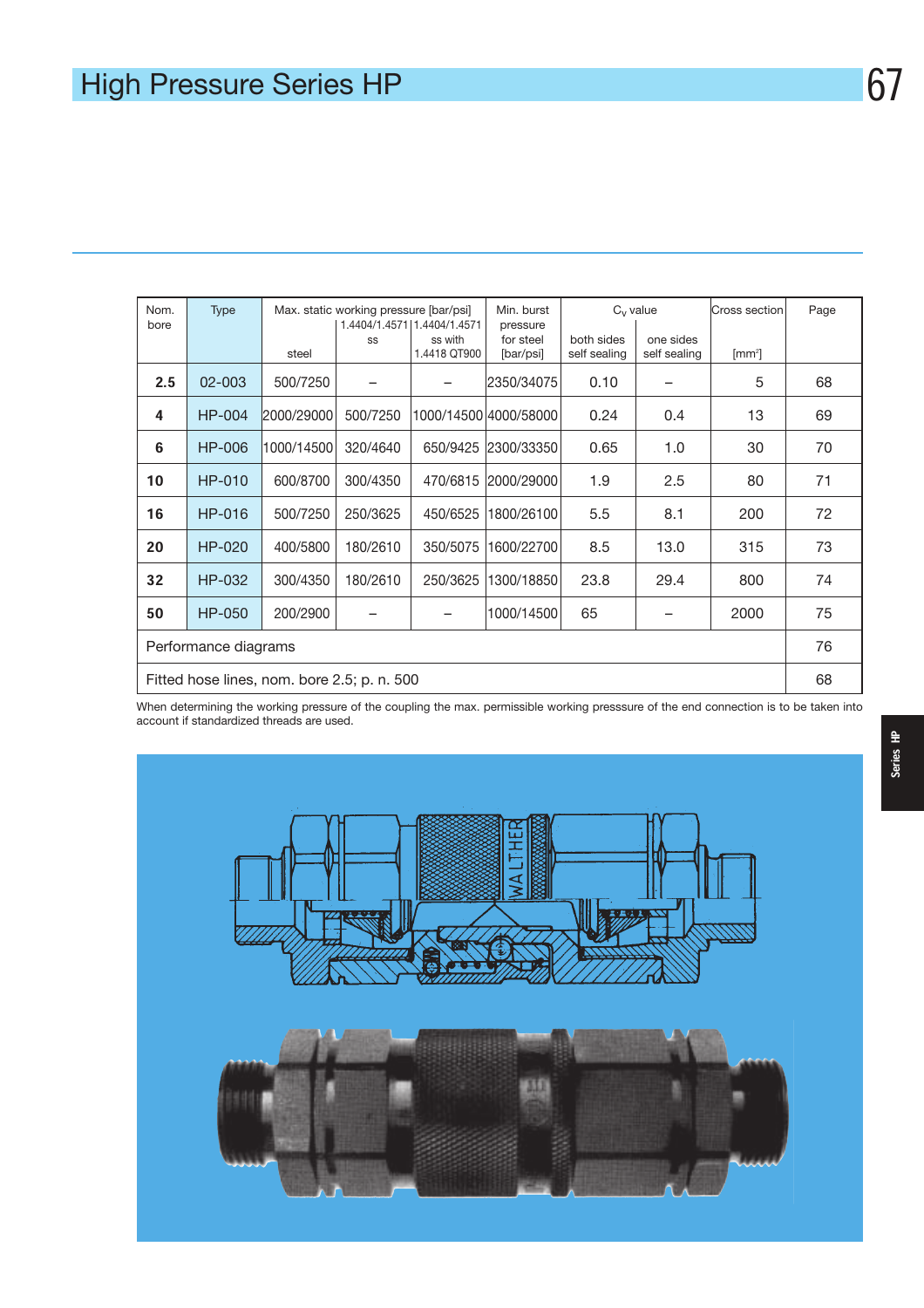

## Type 02-003

Nom. Bore 2,5 mm

characteristic features: - can only be used self sealing both sides

**materiais:<br>standard:**<br>12 = steel, oil burnished

special materials: 13 = steel, chem. nickel plated

seal qualitities:<br>1 = NBR<br>2 = FKM<br>4 = EPDM

Please note the technical data on pages 2 - 7, 76 and the max. working pressures on page 67

|                       |                                                                                                        |                                                                                                                       | <b>Availability:</b><br>● Short                                                                  |                                                       | <b>I</b> Medium                                     |                                      | $\bigcirc$ Long                                                                                       |                            |                            |                                  |                            | on page 67                           |                                      |      |                                      |                            |
|-----------------------|--------------------------------------------------------------------------------------------------------|-----------------------------------------------------------------------------------------------------------------------|--------------------------------------------------------------------------------------------------|-------------------------------------------------------|-----------------------------------------------------|--------------------------------------|-------------------------------------------------------------------------------------------------------|----------------------------|----------------------------|----------------------------------|----------------------------|--------------------------------------|--------------------------------------|------|--------------------------------------|----------------------------|
|                       |                                                                                                        |                                                                                                                       | Part No.                                                                                         | Connec-<br>tion<br>A                                  | steel oil<br>burnished                              | d                                    | $d_1$                                                                                                 | SW                         | SW <sub>1</sub>            | 1                                | $\mathsf{I}_3$             | h                                    | $\mathsf{I}_2$                       | t    | n                                    | weight [g]                 |
|                       | SW<br>τ                                                                                                | British standard<br>pipe parallel<br>(BSPP) male<br>thread to DIN ISO<br>228, screwed plug<br>to DIN 3852-2<br>form B | 02-003-0-WB010--.                                                                                | BSPP $\frac{1}{8}$                                    | $\bullet$                                           | 16,2                                 |                                                                                                       | 14                         |                            | 46                               |                            |                                      |                                      | 9,5  |                                      | 42                         |
| couplings<br>sealing  | SW<br>Φ                                                                                                | <b>BSPP</b> male thread<br>to DIN ISO<br>228/BS 5200 with<br>60° sealing cone                                         | 02-003-0-VR013--.                                                                                | BSPP $1/4$ "                                          | $\bullet$                                           | 16,2                                 |                                                                                                       | 14                         |                            | 47,5                             |                            |                                      |                                      | 11,5 |                                      | 45                         |
| Self                  | SW<br>ININ<br>Δ<br>Ť۴<br>S)                                                                            | metric male<br>thread with 24°<br>sealing cone to<br>DIN 2353 (light<br>duty series L.<br>heavy duty series           | 02-003-0-L0612--.                                                                                | M 12 x 1,5                                            | $\bullet$                                           | 16,2                                 |                                                                                                       | 14                         |                            | 46,5                             |                            |                                      |                                      | 10   |                                      | 42                         |
| adaptors<br>sealing   | SW<br>. n<br>∽t∹                                                                                       | British standard<br>pipe parallel<br>(BSPP) male<br>thread to DIN ISO<br>228, screwed plug<br>to DIN 3852-2<br>form B | 02-003-2-WB010--.                                                                                | BSPP $\frac{1}{8}$ "                                  | $\bullet$                                           | 16,2                                 |                                                                                                       | 14                         |                            | 45,5                             |                            |                                      |                                      | 9,5  | 18,5                                 | 30                         |
|                       | SW<br>ք — ⊞ե                                                                                           | <b>BSPP</b> male thread<br>to DIN ISO<br>228/BS 5200 with<br>60° sealing cone                                         | 02-003-2-VR013--.                                                                                | BSPP $1/4$ "                                          | $\bullet$                                           | 16,2                                 |                                                                                                       | 14                         |                            | 47                               |                            |                                      |                                      | 11   | 18,5                                 | 33                         |
| Self                  | SW<br>IN<br>S)                                                                                         | metric male<br>thread with 24°<br>sealing cone to<br>DIN 2353 (light<br>duty series L,<br>heavy duty series           | 02-003-2-L0612--.                                                                                | M 12 x 1,5                                            | $\bullet$                                           | 16,2                                 |                                                                                                       | 14                         |                            | 46                               |                            |                                      |                                      | 10   | 18,5                                 | 30                         |
|                       | SW<br>SW<br>ত<br>Self sealing coupling                                                                 | m<br>σ<br>$n -$<br>Self sealing adaptor                                                                               | 95021-0-LG020--.<br>95021-0-LG040--.<br>95021-0-LG063--.<br>95021-0-LG080--.<br>95021-0-LG100--. | self<br>sealing<br>coupling<br>+ sealing<br>adaptor   | $\circ$<br>$\circ$<br>$\circ$<br>$\circ$<br>$\circ$ | 16,2<br>16,2<br>16,2<br>16,2<br>16,2 |                                                                                                       | 14<br>14<br>14<br>14<br>14 |                            | 200<br>400<br>630<br>800<br>1000 |                            | 38<br>38<br>38<br>38<br>38           | 37,5<br>37,5<br>37,5<br>37,5<br>37,5 |      | 18,5<br>18,5<br>18,5<br>18,5<br>18,5 | 75<br>80<br>80<br>85<br>90 |
| fitted with:<br>lines | SW<br>$\overline{a}$<br>Self sealing coupling                                                          | SW <sub>1</sub><br>$\frac{1}{2}$<br> <br> - 12  -<br> - 13  -<br>Self sealing adaptor                                 | 95020-0-LG020--.<br>95020-0-LG040--.<br>95020-0-LG063--.<br>95020-0-LG080--.<br>95020-0-LG100--. | self<br>sealing<br>coupling<br>+ thread<br>connection | $\circ$<br>$\circ$<br>$\circ$<br>$\circ$<br>$\circ$ |                                      | $16,2$ M $10 \times 1$<br>$16,2$ M $10 \times 1$<br>16,2 $M10\times1$<br>16,2 $M10x1$<br>16,2 $M10x1$ | 14<br>14<br>14<br>14<br>14 | 11<br>11<br>11<br>11<br>11 | 200<br>400<br>630<br>800<br>1000 | 19<br>19<br>19<br>19<br>19 | 38<br>38<br>38<br>38<br>38           | 11<br>11<br>11<br>11<br>11           |      |                                      | 60<br>65<br>65<br>70<br>75 |
| Hose                  | SW <sub>1</sub><br>SW<br>$\overline{\mathbf{C}}$<br>₩<br>$l_{12+}$<br>n<br>lз<br>Self sealing coupling | $\dot{\sigma}$<br>Self sealing adaptor                                                                                | 95020-2-LG020--.<br>95020-2-LG040--.<br>95020-2-LG063--.<br>95020-2-LG080--.<br>95020-2-LG100--. | self<br>sealing<br>adaptor<br>+ thread<br>connection  | $\circ$<br>$\circ$<br>$\circ$<br>$\circ$<br>$\circ$ |                                      | 16,2 $M10x1$<br>16,2 $M 10 x 1$<br>16,2 $M10x1$<br>16,2 $M10x1$<br>16,2 $M10x1$                       | 14<br>14<br>14<br>14<br>14 | 11<br>11<br>11<br>11<br>11 | 200<br>400<br>630<br>800<br>1000 | 19<br>19<br>19<br>19<br>19 | 37,5<br>37,5<br>37,5<br>37,5<br>37,5 | 11<br>11<br>11<br>11<br>11           |      | 18,5<br>18,5<br>18,5<br>18,5<br>18,5 | 44<br>48<br>50<br>55<br>60 |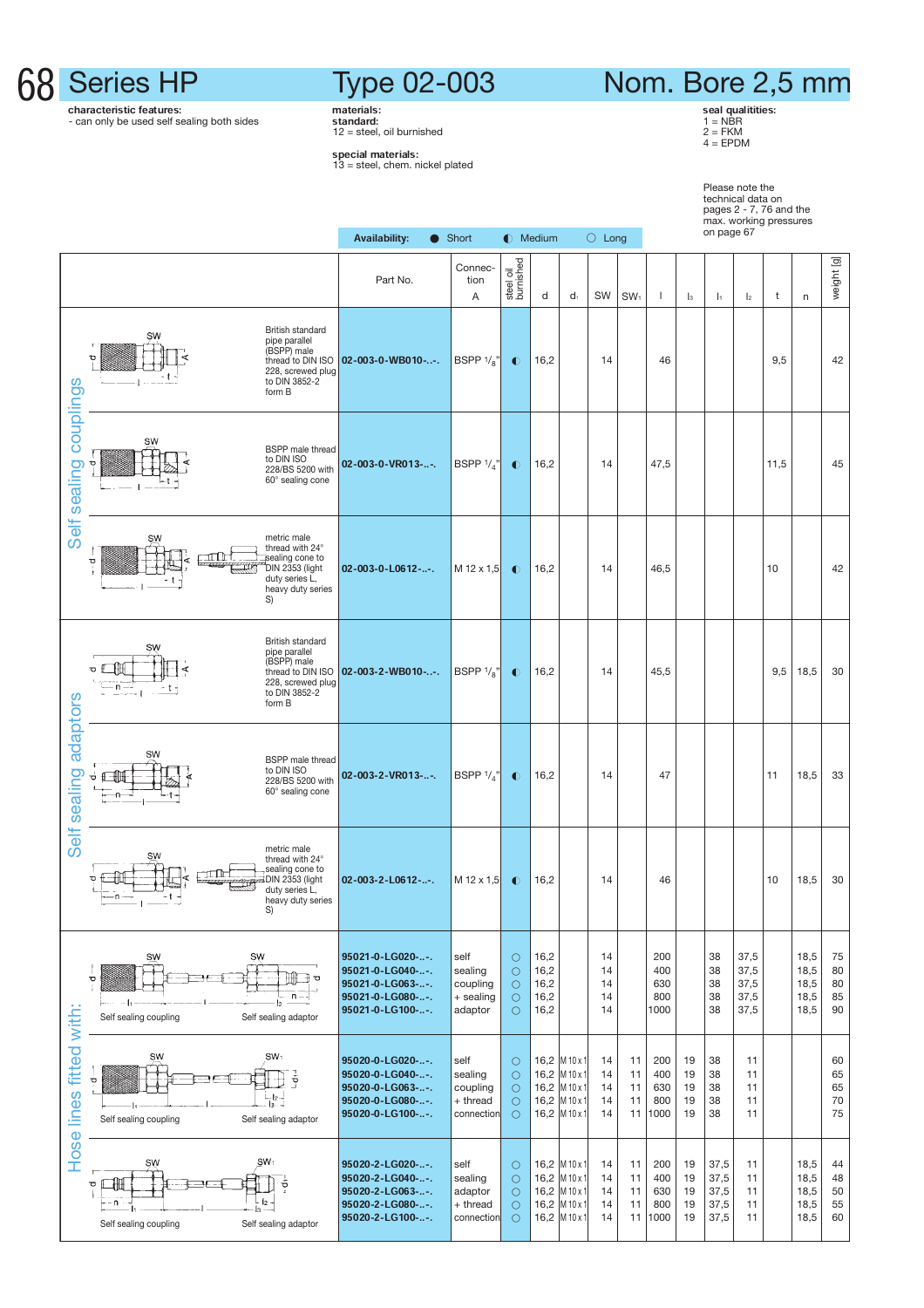Type HP-004

#### 69Nom. Bore 4 mm

seal qualitities:<br>1 = NBR<br>2 = FKM<br>4 = EPDM

Please note the

**cnaracteristic reatures:**<br>- with vibration lock<br>- with ring valve test pressure 3000 bar / 43500 PSI when using a suitable steel end connection

**materiais:**<br>standard:<br>12 = steel, oil burnished

- **special materials:**<br>13 = steel, chem. nickel plated<br>W1 = AISI 316 ti/1.4571, adaptor front part 1.4418 QT900<br>01 = stainless steel 1.4404/1.4571 or similar
- 

|                                                                                                                                               | <b>Availability:</b><br>$\bullet$ Short<br>$\bullet$ Medium<br>$\bigcirc$ Long |                                                  |                        |                        |                         | technical data on<br>pages 2 - 7, 76 and the<br>max. working pressures<br>on page 67 |    |                 |              |    |      |            |  |  |
|-----------------------------------------------------------------------------------------------------------------------------------------------|--------------------------------------------------------------------------------|--------------------------------------------------|------------------------|------------------------|-------------------------|--------------------------------------------------------------------------------------|----|-----------------|--------------|----|------|------------|--|--|
|                                                                                                                                               | Part No.                                                                       | Connec-<br>tion<br>Α                             | steel oil<br>burnished | AISI 316 ti/<br>1.4571 | 1.4404/<br>1.4418 QT900 | d                                                                                    | SW | SW <sub>1</sub> | $\mathbf{I}$ | t  | n    | weight [g] |  |  |
| <u>SW</u><br><b>SW</b><br>end connection<br>male thread G 1/4 A<br>with 60° sealing<br>cone                                                   | HP-004-0-XX001--.                                                              | BSPP $\frac{1}{4}$ "<br>male 60°<br>sealing cone | $\bullet$              | $\circ$                |                         | 30                                                                                   | 27 | 22              | 69,5         | 12 |      | 220        |  |  |
| SW.<br>SW <sub>1</sub><br>couplings<br>end connection<br>UNF 9/16 male<br>thread with 58°<br>p<br>sealing cone                                | HP-004-0-XX002--.                                                              | UNF 9/16"<br>male 58°<br>sealing cone            | $\bullet$              | $\circ$                |                         | 30                                                                                   | 27 | 22              | 75,5         | 18 |      | 220        |  |  |
| SW <sub>1</sub><br><b>SW</b><br>sealing<br>conical pipe thread<br>Ó<br>NPT, male<br>Self                                                      | HP-004-0-NP013--.                                                              | NPT $1/4$ "                                      | $\bullet$              | $\circ$                |                         | 30                                                                                   | 27 | 22              | 71,5         | 14 |      | 220        |  |  |
| $5w_1$<br><u>SW</u><br>conical pipe thread<br>∢<br>Ψ<br>Л<br>NPT, female                                                                      | HP-004-0-NP513--.                                                              | NPT $1/4$ "                                      | $\bullet$              | $\circ$                |                         | 30                                                                                   | 27 | 22              | 68,5         | 14 |      | 230        |  |  |
| <b>SW</b><br>$\leq M$<br>end connection<br>∢<br>male thread G 1/4 A<br>with 60° sealing<br>cone                                               | HP-004-2-XX001--.                                                              | BSPP $1/4"$<br>male 60°<br>sealing cone          | $\bullet$              | $\circ$                | $\circ$                 | 30                                                                                   | 27 | 22              | 69,5         | 12 | 25,5 | 160        |  |  |
| <u>SW</u><br>SW <sub>1</sub><br>ptors<br>end connection<br>UNF 9/16 male<br>$\mathbf \sigma$<br>thread with 58°<br>sealing cone<br>ada<br>-n- | HP-004-2-XX002--.                                                              | UNF 9/16"<br>male 58°<br>sealing cone            | $\bullet$              | $\circ$                | $\circ$                 | 30                                                                                   | 27 | 22              | 75,5         | 18 | 25,5 | 160        |  |  |
| Self sealing<br><u>SW</u> SW1<br>ъ<br>conical pipe thread<br>NPT, male                                                                        | HP-004-2-NP013--.                                                              | NPT 1/4"                                         | $\bullet$              | $\circ$                | $\circ$                 | 30                                                                                   | 27 | 22              | 71,5         | 14 | 25,5 | 160        |  |  |
| SW <sub>1</sub><br><u>SW</u><br>conical pipe thread<br>NPT, female                                                                            | HP-004-2-NP513--.                                                              | NPT $1/4$ "                                      | $\bullet$              | $\circ$                | $\circ$                 | 30                                                                                   | 27 | 22              | 68,5         | 14 | 25,5 | 170        |  |  |
| <u>sw</u><br>Thru type<br>adaptors<br>end connection<br>$\frac{1}{\sigma}$<br>UNF 9/16 male<br>∢<br>thread with 58°<br>sealing cone           | HP-004-1-XX002-                                                                | UNF 9/16"<br>male 58°<br>sealing cone            | $\bullet$              | $\circ$                | $\circ$                 | 18,9                                                                                 | 17 |                 | 51           | 18 | 25,5 | 45         |  |  |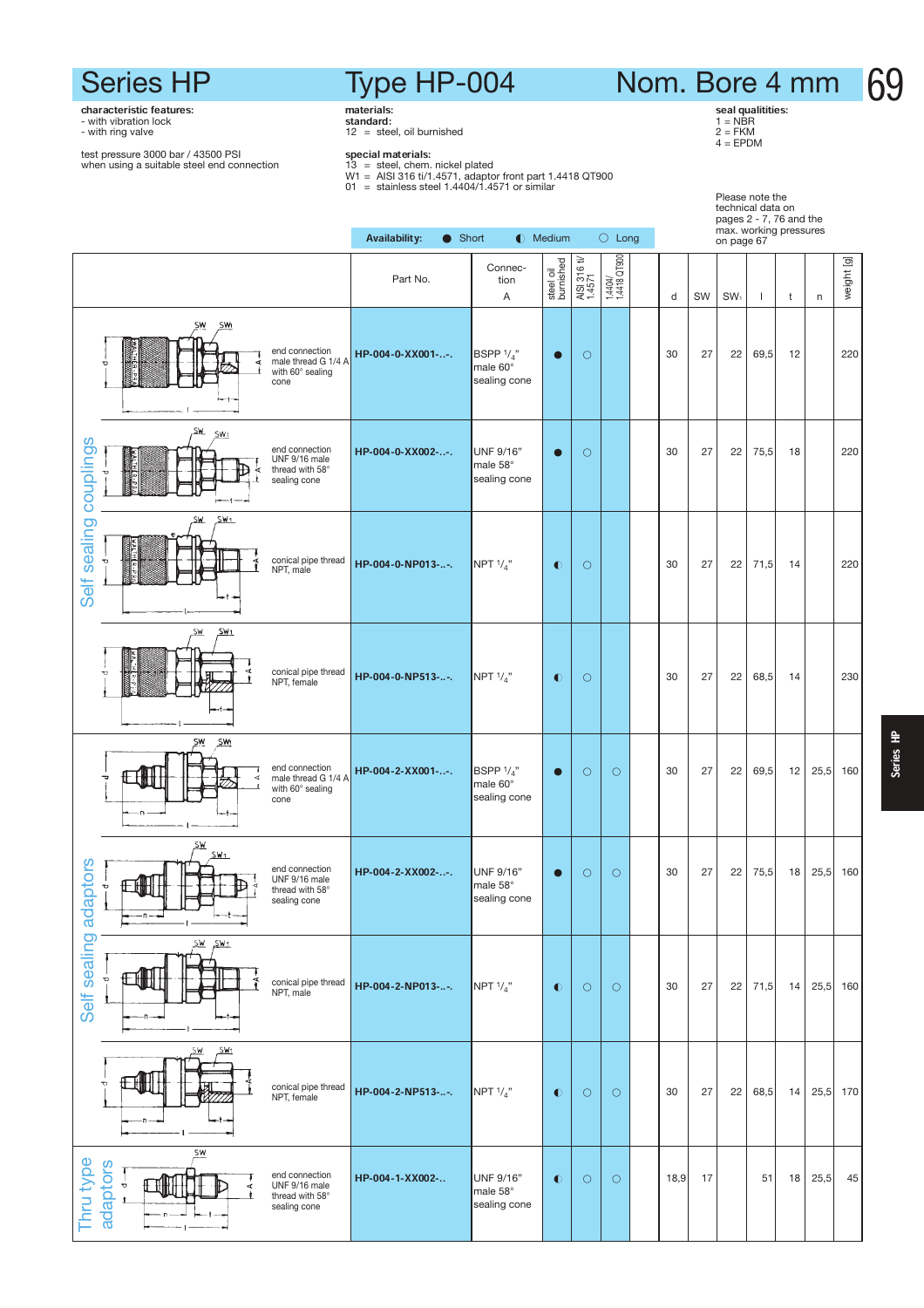#### characteristic features: - with vibration lock

**optional features:**<br>OV = without valve<br>SI = with additional axial safety lock<br>(outer diameter 38 mm)

- 
- RV = with ring valve (cannot be coupled with standard valve) Recommended for high pulsating pressures and rough working conditions.
	-

### Type HP-006

materials:

standard:<br>12 = steel, oil burnished

- 
- special materials: 13 = steel, chem. nickel plated W1 = AISI 316 ti/1.4571, adaptor front part 1.4418 QT900 01 = stainless steel 1.4404/1.4571 or similar
- 

### Nom. Bore 6 mm

seal qualitities:<br>1 = NBR<br>2 = FKM<br>4 = EPDM

Please note the technical data on pages 2 - 7, 76 and the max. working pressures on page 67

|              |           |                                                                                                                 | <b>Availability:</b>                                        | Short                                  |                        | <b>I</b> Medium<br>$\bigcirc$ Long |                               |  |             |               | max. working pressures<br>on page 67 |                |                |                      |                 |                      |                   |
|--------------|-----------|-----------------------------------------------------------------------------------------------------------------|-------------------------------------------------------------|----------------------------------------|------------------------|------------------------------------|-------------------------------|--|-------------|---------------|--------------------------------------|----------------|----------------|----------------------|-----------------|----------------------|-------------------|
|              |           |                                                                                                                 | Part No.                                                    | Connec-<br>tion<br>Α                   | steel oil<br>burnished | AISI 316 ti/<br>1.4571             | 1.4404/<br>1.4418 QT900       |  | series      | 8<br>pipe     | n. b.                                | d              | SW             | $\overline{1}$       | t               | n                    | weight [g]        |
|              |           | BSPP male thread to<br>DIN ISO 228/BS 5200<br>with 60° sealing cone                                             | HP-006-0-VR017--.                                           | BSPP $\frac{3}{8}$ "                   | $\bullet$              | $\circ$                            |                               |  |             |               | 6                                    | 34             | 30             | 77,5                 | 12              |                      | 250               |
|              |           | conical pipe thread<br>NPT male                                                                                 | HP-006-0-NP017--.                                           | NPT $\frac{3}{8}$ "                    | $\bullet$              | $\circ$                            |                               |  |             |               | 6                                    | 34             | 30             | 80,5                 | 15              |                      | 260               |
| couplings    |           | British standard pipe<br>parallel (BSPP) male<br>thread to DIN ISO 228,<br>screwed plug to DIN<br>3852-2 form B | HP-006-0-WB017--.                                           | BSPP $3/_\text{R}$ "                   | $\bullet$              | $\circ$                            |                               |  |             |               | 6                                    | 34             | 30             | 80                   | 14,5            |                      | 320               |
| sealing      |           | metric male thread<br>with 60° sealing cone<br>to DIN 7631                                                      | HP-006-0-D0614--.<br>HP-006-0-D0816--.                      | M 14 x 1,5<br>M 16 x 1,5               | $\circ$                | $\circ$<br>$\circ$                 |                               |  |             |               | 6<br>8                               | 34<br>34       | 30<br>30       | 75,5<br>76,5         | 10<br>11        |                      | 300<br>300        |
| Self         |           | metric male thread<br>with 24° sealing cone<br>to DIN 2353 (light duty<br>series L, heavy duty<br>series S)     | HP-006-0-S0816--.<br>HP-006-0-S1018--.<br>HP-006-0-S1220--. | M 16 x 1,5<br>M 18 x 1,5<br>M 20 x 1,5 | $\bullet$<br>$\bullet$ | О<br>$\bigcirc$<br>$\circ$         |                               |  | S<br>S<br>S | 8<br>10<br>12 | $\overline{4}$<br>6<br>8             | 34<br>34<br>34 | 30<br>30<br>30 | 77,5<br>77,5<br>77,5 | 12<br>12<br>12  |                      | 320<br>310<br>330 |
|              |           | British standard pipe<br>parallel (BSPP) female<br>thread to DIN ISO 228                                        | HP-006-0-WR517--.                                           | <b>BSPP 3/<sub>o</sub></b> "           | $\bullet$              | $\circ$                            |                               |  |             |               | 6                                    | 34             | 30             | 75                   | 15              |                      | 350               |
|              |           | conical pipe<br>thread female                                                                                   | HP-006-0-NP517--.                                           | NPT $\frac{3}{8}$ "                    | О                      | $\circ$                            |                               |  |             |               | 6                                    | 34             | 30             | 81,5                 | 15              |                      | 320               |
|              |           | BSPP male thread to<br>DIN ISO 228/BS 5200<br>with 60° sealing cone                                             | HP-006-2-VR017--.                                           | BSPP $\frac{3}{8}$ "                   | $\bullet$              | $\circ$                            | $\circ$                       |  |             |               | 6                                    | 34             | 30             | 77,5                 | 12 <sup>2</sup> | 30,5                 | 210               |
|              |           | conical pipe thread<br>NPT male                                                                                 | HP-006-2-NP017--.                                           | NPT $\frac{3}{8}$ "                    | $\bullet$              | $\circ$                            | $\circ$                       |  |             |               | 6                                    | 34             | 30             | 80,5                 | 15              | 30,5                 | 220               |
| daptors      |           | British standard pipe<br>parallel (BSPP) male<br>thread to DIN ISO 228.<br>screwed plug to DIN<br>3852-2 form B | HP-006-2-WB017--.                                           | BSPP $\frac{3}{8}$ "                   | $\bullet$              | $\circ$                            | $\circ$                       |  |             |               | 6                                    | 34             | 30             | 80                   | 14,5            | 30,5                 | 210               |
| œ<br>sealing | ŠЖ        | metric male thread<br>with 60° sealing cone<br>to DIN 7631                                                      | HP-006-2-D0614--.<br>HP-006-2-D0816--.                      | M 14 x 1,5<br>M 16 x 1,5               | 0<br>$\circ$           | $\circ$<br>$\circ$                 | $\circ$<br>$\circ$            |  |             |               | 6<br>8                               | 34<br>34       | 30<br>30       | 75,5<br>76,5         | 10<br>11        | 30,5<br>30,5         | 190<br>190        |
| Self         |           | metric male thread<br>with 24° sealing cone<br>to DIN 2353 (light duty<br>series L, heavy duty<br>series S)     | HP-006-2-S0816--.<br>HP-006-2-S1018--.<br>HP-006-2-S1220--. | M 16 x 1,5<br>M 18 x 1,5<br>M 20 x 1,5 | $\bullet$<br>$\bullet$ | O<br>$\circ$<br>$\circ$            | $\circ$<br>$\circ$<br>$\circ$ |  | S<br>S<br>S | 8<br>10<br>12 | $\overline{4}$<br>6<br>8             | 34<br>34<br>34 | 30<br>30<br>30 | 77,5<br>77,5<br>77,5 | 12<br>12<br>12  | 30,5<br>30,5<br>30,5 | 210<br>200<br>220 |
|              |           | British standard pipe<br>parallel (BSPP) female<br>thread to DIN ISO 228                                        | HP-006-2-WR517--.                                           | BSPP $\frac{3}{8}$ "                   | $\bullet$              | О                                  | $\circ$                       |  |             |               | 6                                    | 34             | 30             | 75                   | 15              | 30,5                 | 270               |
|              | $-$ n $-$ | conical pipe<br>thread female                                                                                   | HP-006-2-NP517--.                                           | NPT $\frac{3}{8}$ "                    | $\circ$                | $\circ$                            | $\circ$                       |  |             |               | 6                                    | 34             | 30             | 81,5                 | 15              | 30,5                 | 240               |
| Thru type    | adaptors  | British standard pipe<br>parallel (BSPP) male<br>thread to DIN ISO 228,<br>screwed plug to DIN<br>3852-2 form B | HP-006-1-WB017-                                             | BSPP 3/8"                              | $\bullet$              | О                                  | $\circ$                       |  |             |               | 6                                    | 25             | 22             | 54                   | 14,5            | 30,5                 | 70                |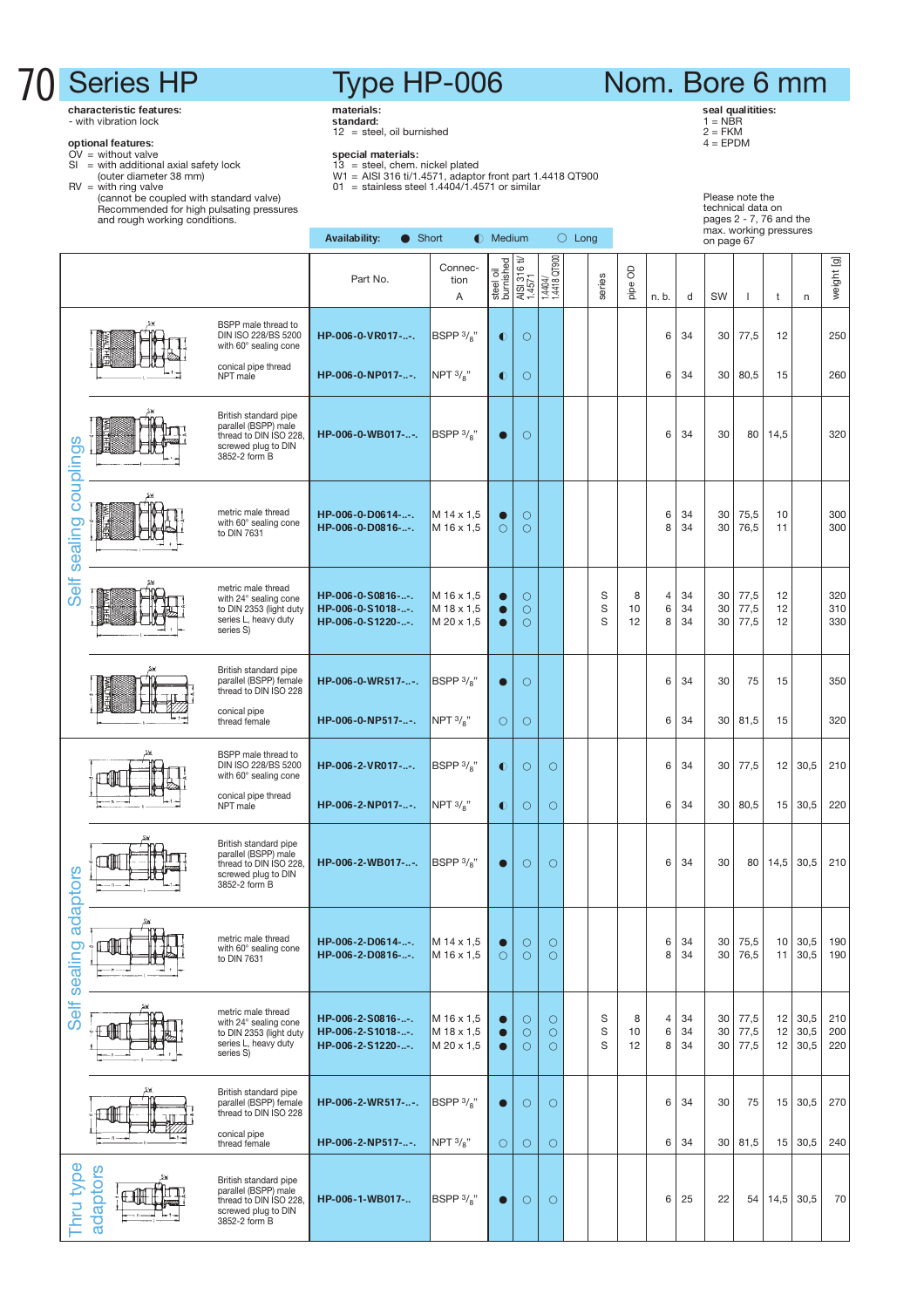#### characteristic features:

- with vibration lock<br>optional features:

- 
- -

Self sealing couplings

Seif

inas  $\overline{9}$ ā ing seal

Self sealing adaptors

sealing

Self

ŒM

**€₩** 

EULO  $\overline{\phantom{a}}$ 

یں<br>د

**SJO** 

adapt

metric male thread with 24° sealing cone to DIN 2353 (light duty series L, heavy duty series S)

British standard pipe parallel (BSPP) female thread to DIN ISO 228 conical pipe thread NPT female

British standard pipe parallel (BSPP) male thread to DIN ISO 228, screwed plug to DIN 3852-2 form B

HP-010-2-S1624-..-.

HP-010-2-WR521-..-. BSPP 1/2'

HP-010-2-NP521-..-. NPT 1/2"

HP-010-1-WB021-.. BSPP 1/2

hru type adaptors

## Type HP-010

materials:

standard:

Nom. Bore 10 mm 71

seal qualitities:  $1 = \overrightarrow{NBR}$ 

 $12 =$  steel, oil burnished  $2 = FKM$ **optional features:**<br>OV = without valve  $4 = EPDM$ special materials:<br> $13 - \frac{1}{2}$  $SI = with additional axial safety lock$ (outer diameter 50 mm) 13 = steel, chem. nickel plated W1 = AISI 316 ti/1.4571, adaptor front part 1.4418 QT900  $RV =$  with ring valve (cannot be coupled with standard valve)  $01$  = stainless steel  $1.4404/1.4571$  or similar Please note the Recommended for high pulsating pressures and rough working conditions. technical data on pages 2 - 7, 76 and the **special version:**<br>2 non-interchangeable versions max. working pressures Availability: Short C Medium C Long on page 67 weight [g] AISI 316 ti/ 1.4571 1.4404/ 1.4418 QT900 steel oil burnished Connecpipe OD Part No. series tion A |#sd] 블… | 2 | 음 | 8 | 음 | n.b.| d | SW | l | t | n BSPP male thread to DIN ISO 228/BS 5200 HP-010-0-VR021-..-. BSPP 1/2' " | ① | 0 | | | | | | | | | 10 | 46 | 41 | 95,5 | 15 | | | | | 680 with 60° sealing cone British standard pipe parallel (BSPP) male n HP-010-0-WB021-..-. BSPP 1/2 thread to DIN ISO 228 " | • | 0 | | | | | | | | | 10 | 46 | 41 | 97,5 | 17 | | | | | 690 screwed plug to DIN 3852-2 form B metric male thread HP-010-0-D1018-..-. M 18 x 1,5 A A 10 46 41 91,5 11 670 with 60° sealing cone HP-010-0-D1222-..-. to DIN 7631 metric male thread HP-010-0-S1220-..-. M 20 x 1,5 D A S 12 8 46 41 92,5 12 670 with 24° sealing cone to DIN 2353 (light duty series L, heavy duty HP-010-0-S1422-..-. M 22 x 1,5 A A S 14 10 46 41 94,5 14 670 HP-010-0-S1624-..-. series S) British standard pipe parallel (BSPP) fem HP-010-0-WR521-..-. BSPP 1/2"  $" | 0 | 0 | | 1 | 1 | 10 | 46 | 41 | 96,5 | 17 | 840$ thread to DIN ISO 228 conical pipe thread HP-010-0-NP521-..-. NPT 1/2" NPT female " A A 10 46 41 100,5 18 850 BSPP male thread to HP-010-2-VR021-..-. BSPP 1/2' □ DIN ISO 228/BS 5200 " | 0 | 0 | 0 | 10 | 10 | 46 | 41 | 95,5 | 15 | 36 | 460 with 60° sealing cone British standard pipe parallel (BSPP) male thread to DIN ISO 228, ΠH HP-010-2-WB021-..-. BSPP 1/2" " | ● | ○ | ○ | | | | 10 | 46 | 41 | 97,5 | 17 | 36 | 470 screwed plug to DIN 3852-2 form B metric male thread HP-010-2-D1018-..-. M 18 x 1,5 A A A 10 46 41 91,5 11 36 450 with 60° sealing cone to DIN 7631 HP-010-2-D1222-..-.

> **HP-010-2-S1220-..-.**  $M 20 \times 1,5$  **C** C C S 12 8 46 41 92,5 12 36 460<br> **HP-010-2-S1422-..-.**  $M 22 \times 1,5$  C C C S 14 10 46 41 94,5 14 36 460 HP-010-2-S1422-..-. M 22 x 1,5 A A A S 14 10 46 41 94,5 14 36 460

> > " | 0 | 0 | 0 | 1 | 10 | 46 | 41 | 96,5 | 17 | 36 | 620

" | ○ | ○ | ○ | | | 10 | 46 | 41 |100,5 | 18 | 36 | 630

" | 0 | 0 | 0 | 1 | 10 | 30 | 27 | 63 | 17 | 36 | 130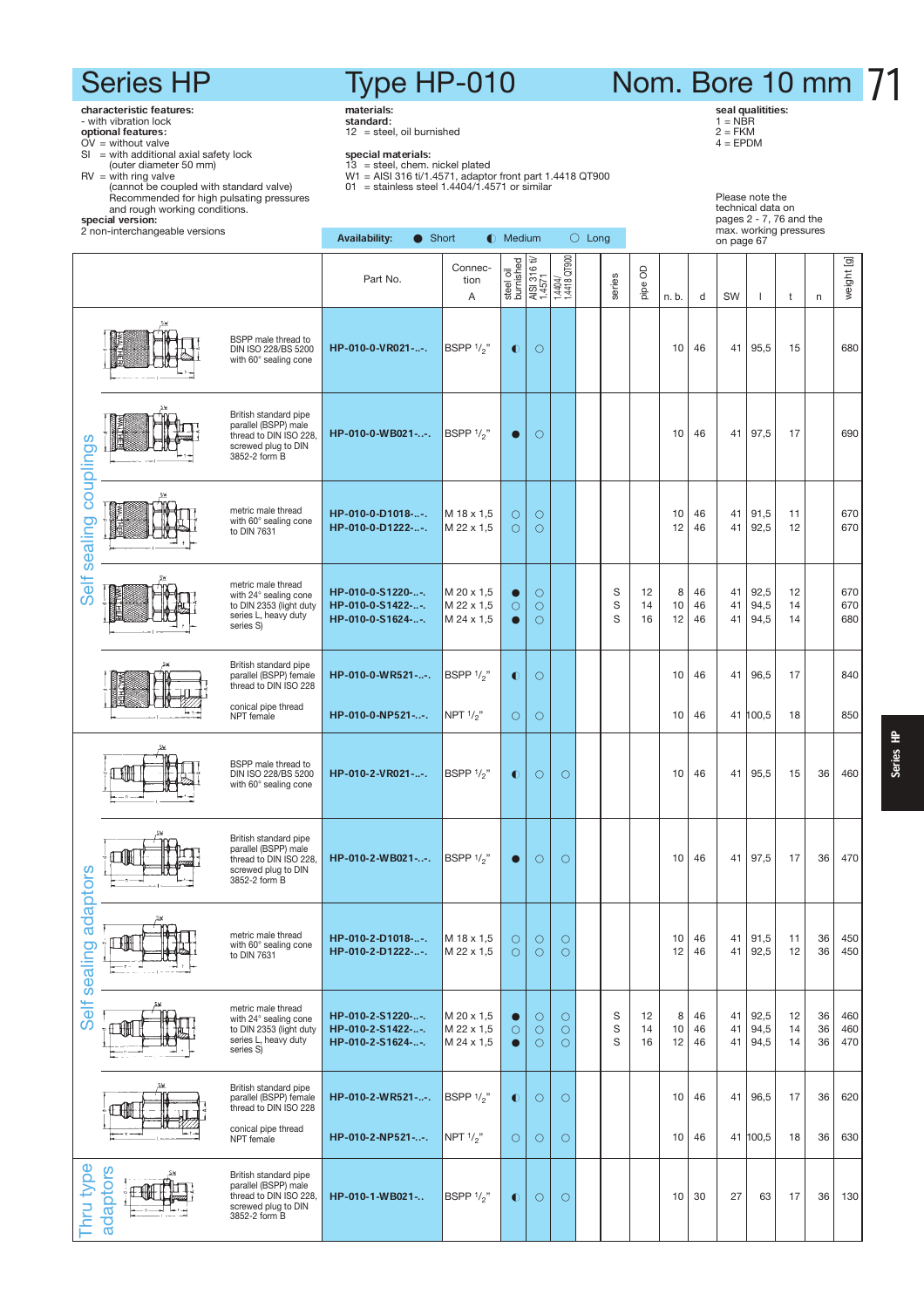#### characteristic features: - with vibration lock

- **optional features:**<br>OV = without valve<br>SI = with additional axial safety lock<br>(outer diameter 62 mm)
- 
- 
- 
- RV = with ring valve (cannot be coupled with standard valve) Recommended for high pulsating pressures and rough working conditions.

## Type HP-016

materials:

standard:<br>12 = steel, oil burnished

- special materials: 13 = steel, chem. nickel plated W1 = AISI 316 ti/1.4571, adaptor front part 1.4418 QT900 01 = stainless steel 1.4404/1.4571 or similar
- 

Availability:  $\bullet$  Short  $\bullet$  Medium  $\circ$  Long

## Nom. Bore 16 mm

seal qualitities:<br>1 = NBR<br>2 = FKM<br>4 = EPDM

Please note the technical data on pages 2 - 7, 76 and the max. working pressures on page 67

|                   |                 |                                                                                                                 | Part No.                               | Connec-<br>tion<br>Α                       | steel oil<br>burnished | AISI 316 ti/<br>1.4571 | 1.4404/<br>1.4418 QT900 | series | pipe OD  | n. b.    | d        | SW | $\mathsf{I}$         | t        | n        | weight [g]   |
|-------------------|-----------------|-----------------------------------------------------------------------------------------------------------------|----------------------------------------|--------------------------------------------|------------------------|------------------------|-------------------------|--------|----------|----------|----------|----|----------------------|----------|----------|--------------|
|                   | ŞW<br>SW        | BSPP male thread to<br>DIN ISO 228/BS 5200<br>with 60° sealing cone                                             | HP-016-0-VR026--.                      | BSPP $3/4$ "                               | $\bullet$              | $\circ$                |                         |        |          | 16       | 56       |    | 46 113,5             | 17       |          | 1130         |
|                   | SW<br>SW        | British standard pipe<br>parallel (BSPP) male<br>thread to DIN ISO 228,<br>screwed plug to DIN<br>3852-2 form B | HP-016-0-WB026--.                      | BSPP <sup>3</sup> /4"                      | $\bullet$              | O                      |                         |        |          | 16       | 56       |    | 46 115,5             | 19       |          | 1140         |
| sealing couplings | SW<br>SW        | metric male thread<br>with 60° sealing cone<br>to DIN 7631                                                      | HP-016-0-D1222--.                      | M 22 x 1,5                                 | $\circ$                | $\circ$                |                         |        |          | 12       | 56       |    | 46 108,5             | 12       |          | 1110         |
| Self              |                 | metric male thread<br>with 24° sealing cone<br>to DIN 2353 (light duty<br>series L, heavy duty<br>series S)     | HP-016-0-S1624--.<br>HP-016-0-S2030--. | M 24 x 1,5<br>M 30 x 2                     | $\bullet$<br>$\bullet$ | O<br>$\circ$           |                         | S<br>S | 16<br>20 | 12<br>16 | 56<br>56 |    | 46 110,5<br>46 112,5 | 14<br>16 |          | 1120<br>1140 |
|                   |                 | British standard pipe<br>parallel (BSPP) female<br>thread to DIN ISO 228                                        | HP-016-0-WR526--.                      | BSPP 3/4"                                  | $\circ$                | $\circ$                |                         |        |          | 16       | 56       |    | 46 110,5             | 19       |          | 1360         |
|                   | S۳<br><b>SW</b> | BSPP male thread to<br>DIN ISO 228/BS 5200<br>with 60° sealing cone                                             | HP-016-2-VR026--.                      | BSPP 3/4"                                  | $\bullet$              | $\circ$                | O                       |        |          | 16       | 56       |    | 46 112,5             | 17       | 41       | 780          |
| adaptors          |                 | British standard pipe<br>parallel (BSPP) male<br>thread to DIN ISO 228,<br>screwed plug to DIN<br>3852-2 form B | HP-016-2-WB026--.                      | BSPP $3/4$ "                               | $\bullet$              | $\circ$                | $\circ$                 |        |          | 16       | 56       |    | 46 114,5             | 19       | 41       | 790          |
| ත<br>Self sealin  |                 | metric male thread<br>with 60° sealing cone<br>to DIN 7631                                                      | HP-016-2-D1222--.                      | M 22 x 1,5                                 | О                      | $\circ$                | $\circ$                 |        |          | 12       | 56       |    | 46 107,5             | 12       | 41       | 760          |
|                   | SW.             | metric male thread<br>with 24° sealing cone<br>to DIN 2353 (light duty<br>series L, heavy duty<br>series S)     | HP-016-2-S1624--.<br>HP-016-2-S2030--. | M 24 x 1,5<br>M 30 x 2                     | $\bullet$<br>$\bullet$ | $\circ$<br>$\circ$     | $\circ$<br>$\circ$      | S<br>S | 16<br>20 | 12<br>16 | 56<br>56 |    | 46 109,5<br>46 111,5 | 14<br>16 | 41<br>41 | 770<br>790   |
|                   | <b>SW</b>       | British standard pipe<br>parallel (BSPP) female<br>thread to DIN ISO 228                                        | HP-016-2-WR526--.                      | $\overline{\mathsf{BSPP}}$ $\frac{3}{4}$ " | $\circ$                | $\circ$                | $\circ$                 |        |          | 16       | 56       |    | 46 109,5             | 19       |          | 41 1000      |
| Thru type         | adaptors        | British standard pipe<br>parallel (BSPP) male<br>thread to DIN ISO 228,<br>screwed plug to DIN<br>3852-2 form B | HP-016-1-WB026-                        | BSPP 3/4"                                  | $\bullet$              | $\circ$                | $\circ$                 |        |          | 16       | 56       | 36 | 72                   | 19       | 41       | 250          |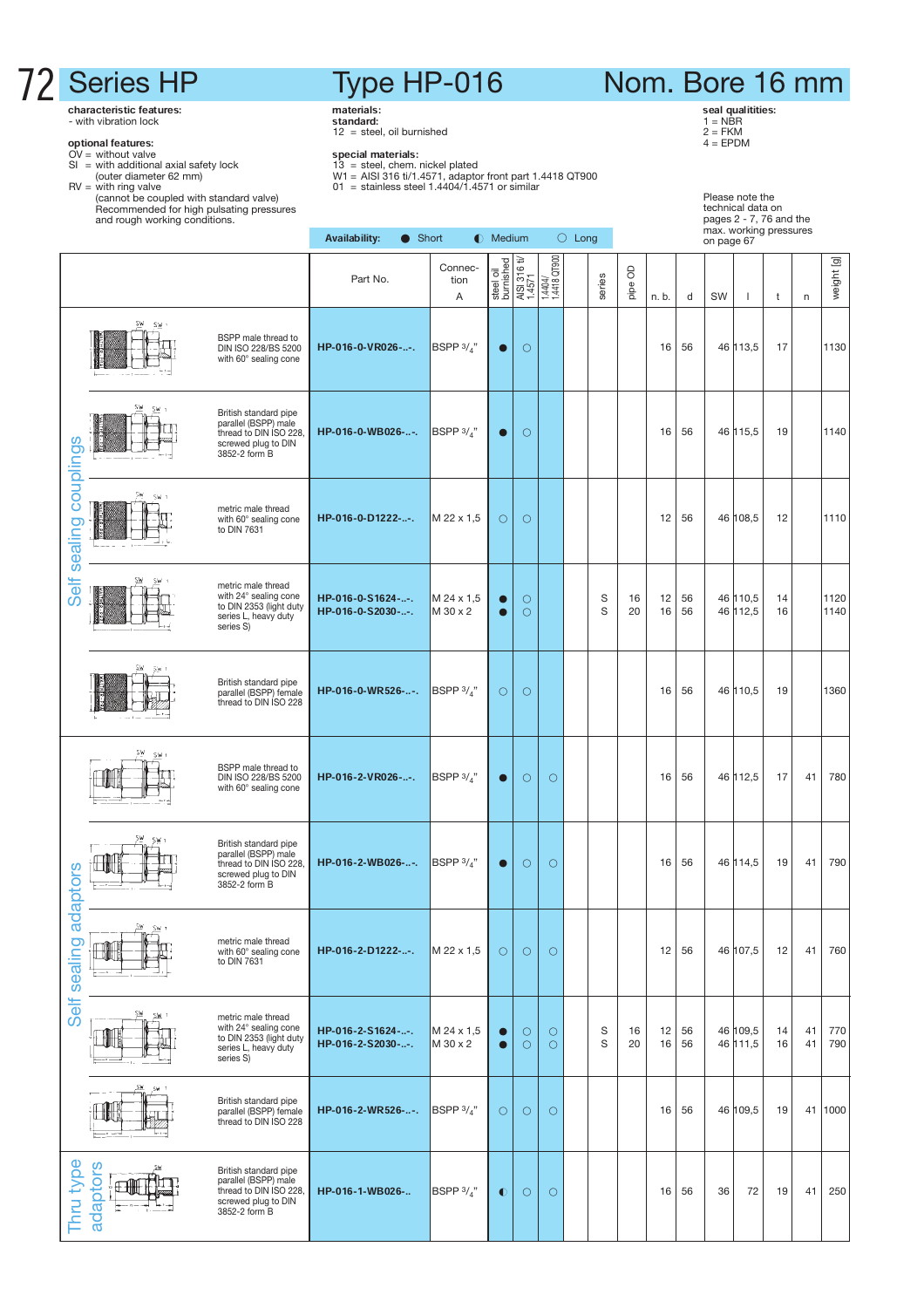characteristic features: with vibration lock

#### optional features:

- GG = with ring grips (cast aluminium) OV = without valve SI = with additional axial safety lock
- 
- 
- 
- 

(outer diameter 68 mm) RV = with ring valve (cannot be coupled with standard valve) Recommended for high pulsating pressures

## Type HP-020

#### materials:

standard: 12 = steel, oil burnished

- 
- special materials: 13 = steel, chem. nickel plated W1 = AISI 316 ti/1.4571, adaptor front part 1.4418 QT900 01 = stainless steel 1.4404/1.4571 or similar
- 

seal qualitities:<br>1 = NBR<br>2 = FKM<br>4 = EPDM

Please note the

Nom. Bore 20 mm

|                   | (cannot be coupled with standard valve)<br>Recommended for high pulsating pressures<br>and rough working conditions. |                                                                                                                 | technical data on<br>pages 2 - 7, 76 and the<br>max. working pressures<br><b>Availability:</b><br>● Short<br>$\bigcirc$ Medium<br>$\bigcirc$ Long<br>on page 67 |                          |                        |                        |                         |  |        |          |          |          |    |                      |          |          |              |
|-------------------|----------------------------------------------------------------------------------------------------------------------|-----------------------------------------------------------------------------------------------------------------|-----------------------------------------------------------------------------------------------------------------------------------------------------------------|--------------------------|------------------------|------------------------|-------------------------|--|--------|----------|----------|----------|----|----------------------|----------|----------|--------------|
|                   |                                                                                                                      |                                                                                                                 | Part No.                                                                                                                                                        | Connec-<br>tion<br>A     | steel oil<br>burnished | AISI 316 ti/<br>1.4571 | 1.4404/<br>1.4418 QT900 |  | series | pipe OD  | n. b.    | d        | SW | $\mathbf{I}$         | t        | n        | weight [g]   |
|                   |                                                                                                                      | BSPP male thread to<br>DIN ISO 228/BS 5200<br>with 60° sealing cone                                             | HP-020-0-VR033--.                                                                                                                                               | BSPP 1"                  | $\circ$                | $\circ$                |                         |  |        |          | 20       | 62       |    | 55 118,5             | 20       |          | 1450         |
|                   |                                                                                                                      | British standard pipe<br>parallel (BSPP) male<br>thread to DIN ISO 228,<br>screwed plug to DIN<br>3852-2 form B | HP-020-0-WB033--.                                                                                                                                               | BSPP 1"                  | 0                      | $\circ$                |                         |  |        |          | 20       | 62       |    | 55 119,5             | 21       |          | 1450         |
| sealing couplings |                                                                                                                      | metric male thread<br>with 60° sealing cone<br>to DIN 7631                                                      | HP-020-0-D1526--.<br>HP-020-0-D1930--.                                                                                                                          | M 26 x 1,5<br>M 30 x 1,5 | $\circ$<br>$\bullet$   | O<br>$\circ$           |                         |  |        |          | 15<br>19 | 62<br>62 |    | 55 110,5<br>55 112,5 | 12<br>14 |          | 1400<br>1410 |
| Self              |                                                                                                                      | metric male thread<br>with 24° sealing cone<br>to DIN 2353 (light duty<br>series L, heavy duty<br>series S)     | HP-020-0-S2030--.<br>HP-020-0-S2536--.                                                                                                                          | M 30 x 2<br>M 36 x 2     | О<br>$\bullet$         | $\circ$<br>$\circ$     |                         |  | S<br>S | 20<br>25 | 16<br>20 | 62<br>62 |    | 55 114,5<br>55 116,5 | 16<br>18 |          | 1410<br>1440 |
|                   |                                                                                                                      | British standard pipe<br>parallel (BSPP) female<br>thread to DIN ISO 228                                        | HP-020-0-WR533--.                                                                                                                                               | BSPP 1"                  | $\circ$                | $\circ$                |                         |  |        |          | 20       | 62       | 55 | 123                  | 23       |          | 1720         |
|                   |                                                                                                                      | BSPP male thread to<br>DIN ISO 228/BS 5200<br>with 60° sealing cone                                             | HP-020-2-VR033--.                                                                                                                                               | BSPP 1"                  | $\circ$                | $\circ$                | $\circ$                 |  |        |          | 20       | 62       |    | 55 118,5             | 20       |          | 43 1070      |
| ä                 |                                                                                                                      | British standard pipe<br>parallel (BSPP) male<br>thread to DIN ISO 228,<br>screwed plug to DIN<br>3852-2 form B | HP-020-2-WB033--.                                                                                                                                               | BSPP 1"                  | $\bullet$              | $\circ$                | $\circ$                 |  |        |          | 20       | 62       |    | 55 119,5             | 21       |          | 43 1070      |
| Self sealing adap | ◫╫                                                                                                                   | metric male thread<br>with 60° sealing cone<br>to DIN 7631                                                      | HP-020-2-D1526--.<br>HP-020-2-D1930--.                                                                                                                          | M 26 x 1,5<br>M 30 x 1,5 | $\circ$<br>$\bullet$   | $\circ$<br>$\circ$     | $\circ$<br>$\circ$      |  |        |          | 15<br>19 | 62<br>62 |    | 55 110,5<br>55 112,5 | 12<br>14 | 43<br>43 | 1030<br>1040 |
|                   |                                                                                                                      | metric male thread<br>with 24° sealing cone<br>to DIN 2353 (light duty<br>series L, heavy duty<br>series S)     | HP-020-2-S2030--.<br>HP-020-2-S2536--.                                                                                                                          | M 30 x 2<br>M 36 x 2     | $\circ$<br>$\bullet$   | $\circ$<br>$\circ$     | $\circ$<br>$\circ$      |  | S<br>S | 20<br>25 | 16<br>20 | 62<br>62 |    | 55 114,5<br>55 116,5 | 16<br>18 | 43<br>43 | 1030<br>1060 |
|                   | Ξ₩                                                                                                                   | British standard pipe<br>parallel (BSPP) female<br>thread to DIN ISO 228                                        | HP-020-2-WR533--.                                                                                                                                               | BSPP 1"                  | $\circ$                | $\circ$                | $\circ$                 |  |        |          | 20       | 62       | 55 | 123                  | 23       | 43       | 1340         |
| Thru type         | adaptors                                                                                                             | British standard pipe<br>parallel (BSPP) male<br>thread to DIN ISO 228,<br>screwed plug to DIN<br>3852-2 form B | HP-020-1-WB033-                                                                                                                                                 | BSPP 1"                  | O                      | $\circ$                | $\circ$                 |  |        |          | 20       | 45       | 41 | 74                   | 21       | 43       | 310          |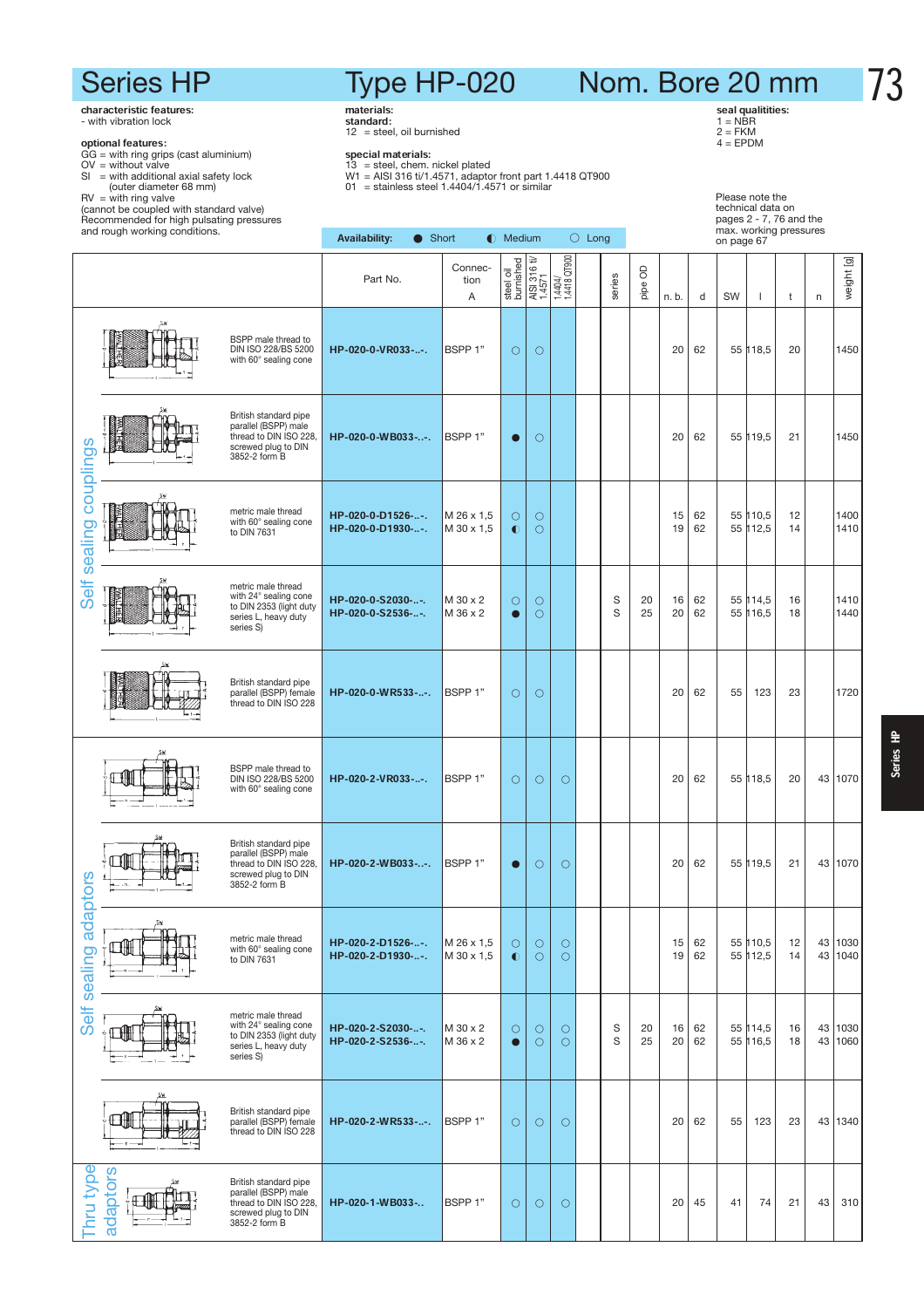### characteristic features: - with vibration lock

#### optional features:

- GG = with ring grips (cast aluminium) OV = without valve SI = with additional axial safety lock
- 
- 
- 

### Type HP-032 materials:

standard: 12 =steel, oil burnished

- special materials: 13 =steel, chem. nickel plated W1 =AISI 316 ti/1.4571, adaptor front part 1.4418 QT900 01 =stainless steel 1.4404/1.4571 or similar
- 

Availability: C Short C Medium C Long

Nom. Bore 32 mm

seal qualitities:<br>1 = NBR<br>2 = FPM<br>4 = EPDM

Please note the technical data on pages 2 - 7, 76 and the max. working pressures on page 67

(outer diameter 96 mm) RV = with ring valve (cannot be coupled with standard valve) Recommended for high pulsating pressures and rough working conditions.

|                                    |                                                                                                                              | Part No.                               | Connec-<br>tion<br>Α                         | steel oil<br>burnished | AISI 316 ti/<br>1.4571 | 1.4404/<br>1.4418 QT900 | series | pipe OD  | n. b.    | d          | SW       | $\overline{\phantom{a}}$ | t        | n            | weight [g]             |
|------------------------------------|------------------------------------------------------------------------------------------------------------------------------|----------------------------------------|----------------------------------------------|------------------------|------------------------|-------------------------|--------|----------|----------|------------|----------|--------------------------|----------|--------------|------------------------|
|                                    | SW.<br>British standard pipe<br>parallel (BSPP) male<br>thread to DIN ISO 228,<br>screwed plug to DIN<br>3852-2 form B       | HP-032-0-WB048--.<br>HP-032-0-WB060--. | BSPP 1 1/2"<br>BSPP <sub>2"</sub>            | $\circ$<br>$\circ$     | $\circ$<br>$\circ$     |                         |        |          | 32<br>32 | 90<br>90   |          | 80 144,5<br>80 149,5     | 25<br>30 |              | 3790<br>4290           |
| couplings<br>sealing<br>Self       | SW <sub>-</sub><br>metric male thread<br>è<br>with 60° sealing cone<br>to DIN 7631                                           | HP-032-0-D2538--.<br>HP-032-0-D3245--. | M 38 x 1,5<br>M 45 x 1,5                     | $\circ$<br>$\circ$     | $\circ$<br>$\circ$     |                         |        |          | 25<br>32 | 90<br>90   |          | 80 133,5<br>80 135,5     | 14<br>16 |              | 3690<br>3680           |
|                                    | <b>SW</b><br>metric male thread<br>with 24° sealing cone<br>to DIN 2353 (light duty<br>series L, heavy duty<br>series S)     | HP-032-0-S3042--.<br>HP-032-0-S3852--. | M 42 x 2<br>M 52 x 2                         | $\bullet$<br>$\bullet$ | $\circ$<br>$\circ$     |                         | S<br>S | 30<br>38 | 25<br>32 | 90<br>90   |          | 80 139,5<br>80 141,5     | 20<br>22 |              | 3730<br>3790           |
|                                    | 5W<br>British standard pipe<br>parallel (BSPP) male<br>thread to DIN ISO 228,<br>screwed plug to DIN<br>3852-2 form B        | HP-032-2-WB048--.<br>HP-032-2-WB060--. | BSPP $1\frac{1}{2}$ "<br>BSPP <sub>2</sub> " | $\circ$<br>$\circ$     | $\circ$<br>$\circ$     | $\circ$<br>$\circ$      |        |          | 32<br>32 | 90<br>90   | 80<br>80 | 144<br>149               | 25<br>30 | 49,5         | 2740<br>49,5 3240      |
| ling adaptors<br>Self sea<br>$-5-$ | <b>SW</b><br>metric male thread<br>with 60° sealing cone<br>to DIN 7631<br>ы,                                                | HP-032-2-D2538--.<br>HP-032-2-D3245--. | M 38 x 1,5<br>M 45 x 1,5                     | O<br>$\circ$           | $\circ$<br>$\circ$     | $\circ$<br>$\circ$      |        |          | 25<br>32 | 90<br>90   | 80<br>80 | 133<br>135               | 14<br>16 | 49,5<br>49,5 | 2630<br>2620           |
|                                    | SW<br>metric male thread<br>with 24° sealing cone<br>to DIN 2353 (light duty<br>series L, heavy duty<br>series S)            | HP-032-2-S3042--.<br>HP-032-2-S3852--. | M 42 x 2<br>M 52 x 2                         | $\bullet$<br>$\bullet$ | $\circ$<br>$\circ$     | $\circ$<br>$\circ$      | S<br>S | 30<br>38 | 25<br>32 | 90<br>90   | 80<br>80 | 139<br>141               | 20<br>22 |              | 49,5 2670<br>49,5 2730 |
| Thru type<br>adaptors              | <b>SW</b><br>British standard pipe<br>parallel (BSPP) male<br>thread to DIN ISO 228,<br>screwed plug to DIN<br>3852-2 form B | HP-032-1-WB048-<br>HP-032-1-WB060-     | BSPP $1\frac{1}{2}$ "<br>BSPP <sub>2"</sub>  | $\circ$<br>$\circ$     | $\circ$<br>$\circ$     | $\circ$<br>$\circ$      |        |          | 32<br>32 | 61,5<br>86 | 55<br>75 | 90,5<br>92,5             | 25<br>27 | 49,5         | 690<br>49,5 1190       |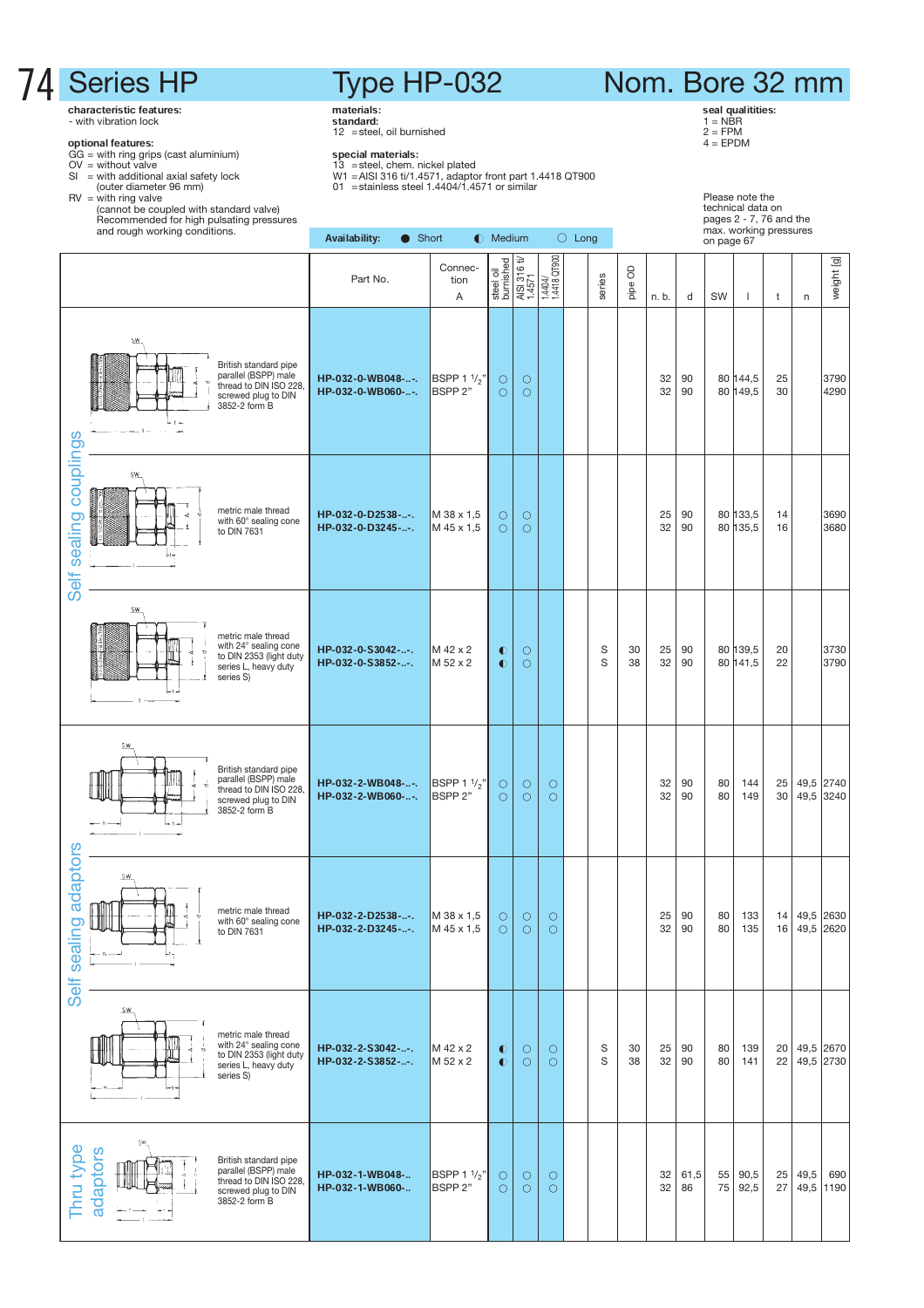## Type HP-050

**standard:**<br>12 = steel, oil burnished

**special materials:**<br>13 = steel, chem. nickel plated

materials:

# Nom. Bore 50 mm 75

seal qualitities:<br>1 = NBR<br>2 = FKM<br>4 = EPDM

**cnaracteristic reatures:**<br>- with vibration lock<br>- with ring grips (cast aluminium)

**optional features:**<br>OV = without valve<br>RV = with ring valve<br>(cannot be coupled with standard valve)



# Series HP